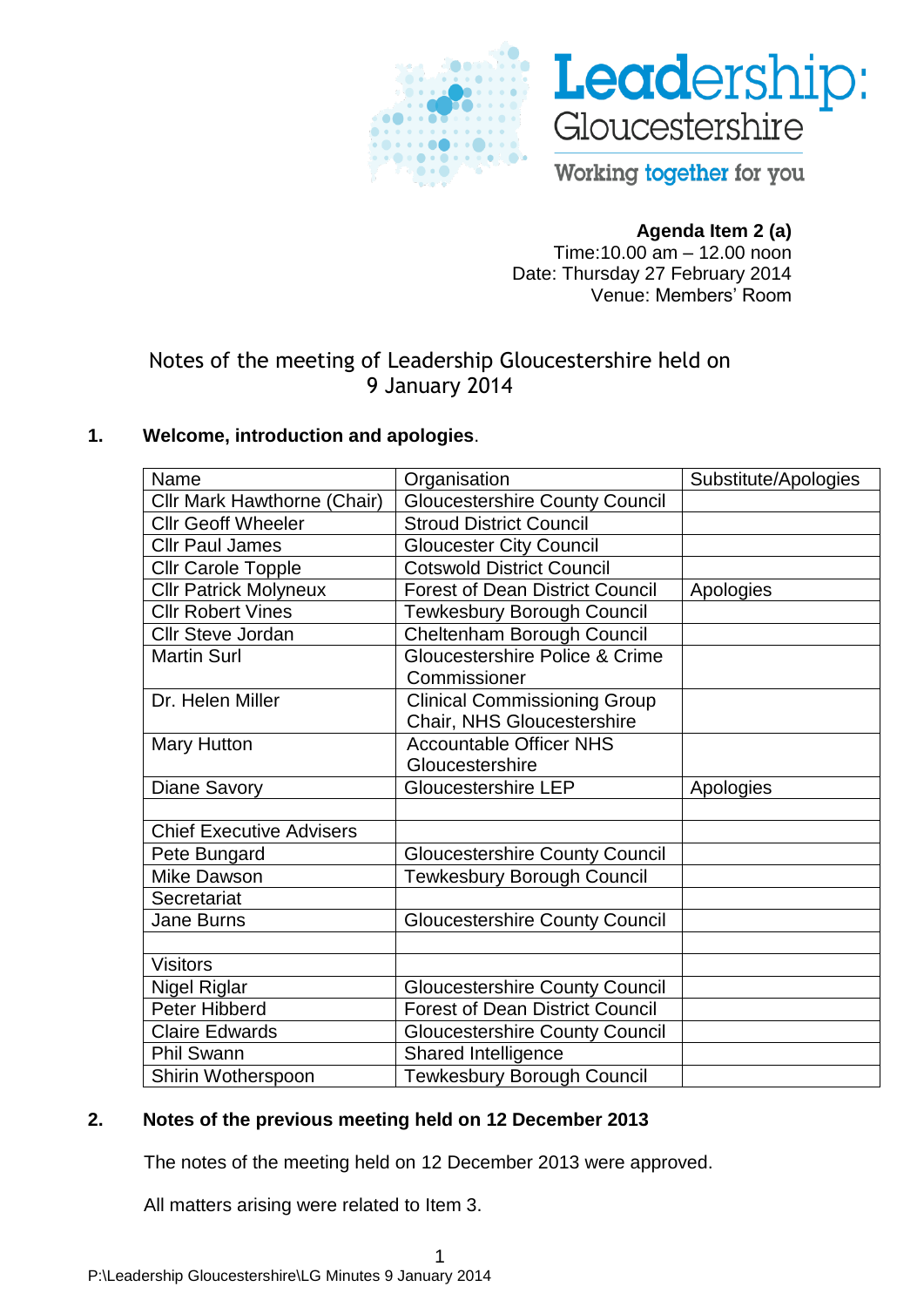#### **3. Economic Update**

#### **(a) Local Government Workstream Action Plan**

Nigel Riglar and Mike Dawson tabled a discussion draft on the proposed local government workstreams to finalise the Strategic Economic Plan submission. Five workstreams were proposed:

- (i) SEP feedback meetings with officials.
- (ii) Connections flagship
- (iii) Councils' contribution to the deal
- (iv) Capturing local government contribution to other flagships led by the LEP
- (v) Joint Committee Governance

Each workstream had main issues, tasks and indicative timescales which were summarised. In terms of SEP feedback, a "challenge" session with the Minister, Greg Clarke and officials had been arranged for 14 January in Bristol.

An immediate priority is for chief executives to identify a core team of officers with economic development/planning expertise) to lead the negotiations. **(Action: Mike Dawson by 17 January).**

On the Connections workstream, the importance of resolving key issues within the Joint Core Strategy was highlighted. The 3.2% GVA figure will need to be "stretched".

On Junction 10 Allways, it was reported that the economic case was not sufficient at present.

JCS proposals regarding the release of land will help, although it was acknowledged that this would be controversial. Local sources of funding were probably deliverable. The connection would be made to the lack of available land at Junction 9.

Phil Swann's feedback on the bid was that more "precision" was needed, particularly in terms of a costed, prioritised programme of schemes that are based on evidence.

Other key points made during the discussion included the importance of the Community Infrastructure Levy, the lack of evidence on skills, the need for closer working with the LEP, particularly their understanding of local authorities roles and resourcing. A query was raised about Business Rates Retention Pooling and what surplus might be available.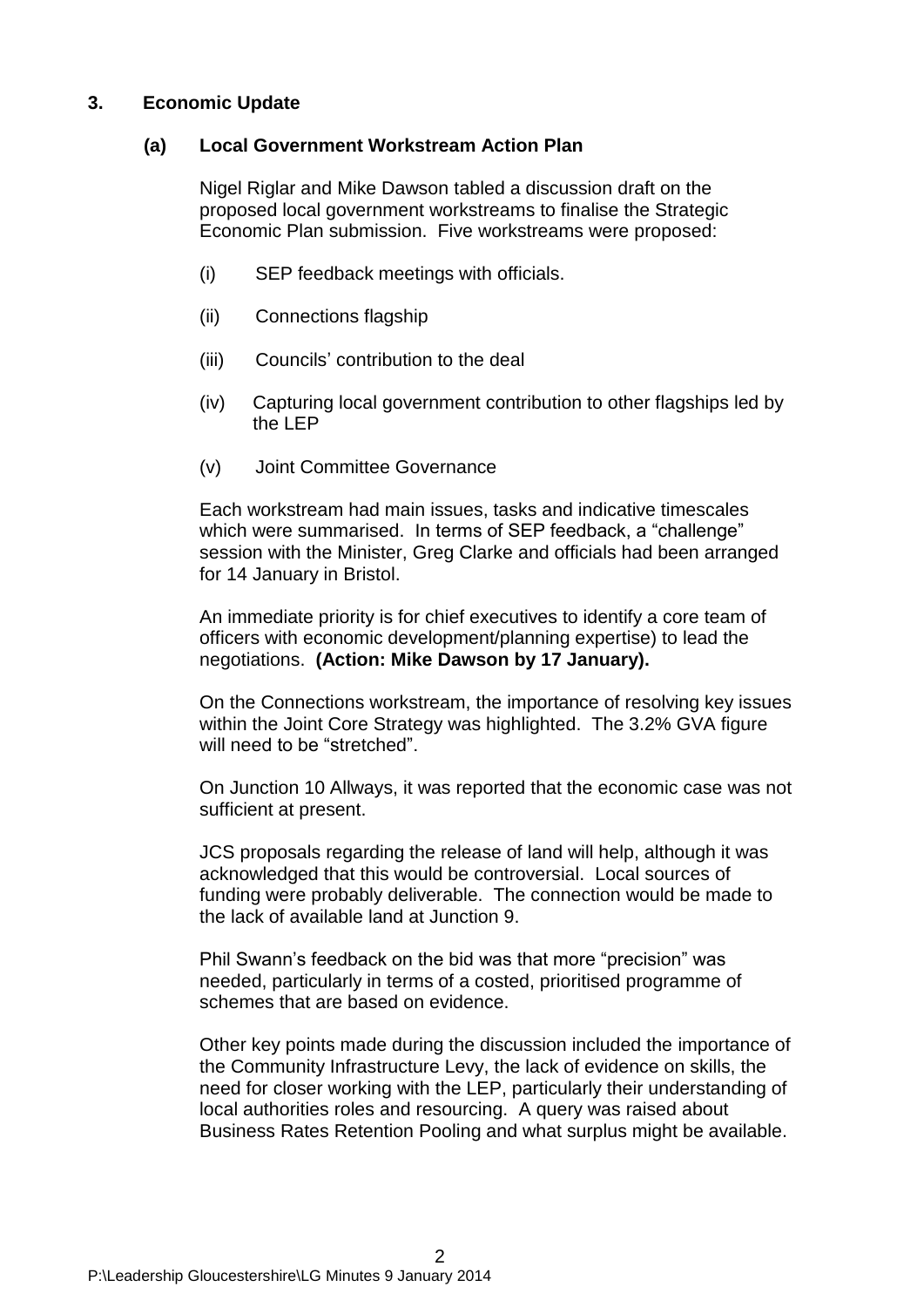## **Agreed action:**

Gloucestershire Chief Finance Officers meeting be asked to provide an update for the next meeting **(Jane to speak to Jo Walker).**

## **(b) The Strategic Economic Plan (SEP)**

The draft SEP had been submitted by 19 December and is available on the GFirst website [http://www.gfirstlep.com/gfirst-LEP/Our-](http://www.gfirstlep.com/gfirst-LEP/Our-Priorities/Our-Vision/)[Priorities/Our-Vision/](http://www.gfirstlep.com/gfirst-LEP/Our-Priorities/Our-Vision/)

## **(c) Shadow Joint Committee Update**

Mike Dawson and Shirin Wotherspoon (One Legal) summarised the key points of their tabled report. It included the timescale and draft terms of reference for establishing a Shadow Gloucestershire Economic Growth Joint Committee. The Joint Committee would be required at or shortly after the submission of the SEP to government in order to demonstrate that a mechanism to deliver collective and binding local authority decision-making to support the plan was in place. The Shadow Joint Committee would not have any delegated powers initially.

There was some discussion on whether the Joint Committee should be established with its ongoing decision-making responsibilities and whether the proposed body was a "shadow" body. There was also a discussion on the objective of establishing a cross-council scrutiny committee.

## **Agreed actions:**

- (1) To establish the Shadow Gloucestershire Economic Growth Joint Committee and to establish a programme of meetings in accordance with the draft terms of reference attached at Appendix 1**. (Mike Dawson/Shirin Wotherspoon)**
- (2) Regular telephone conferences to be arranged to keep up the momentum of the discussions. **(Mark Hawthorne/Nigel Riglar).**

## **(d) A417 "Missing Link"**

One of the questions likely to be asked about Councils' contributions to the SEP deal would be the A417 "Missing Link".

Pete Bungard gave an update on the new lobbying campaign to address the long standing problem of the A417 "Missing Link". It was vital for all interested parties to back a single solution for any change of accessing government funding. The new campaign would be launched on 15/16 January. Partners were asked to lend their support. The Clinical Commissioning Group, Cotswold District Council and Gloucestershire County Council signed up. Other Leadership Gloucestershire members would confirm their support by 14 January 2014.

Other neighbouring LEPs are being asked for their support.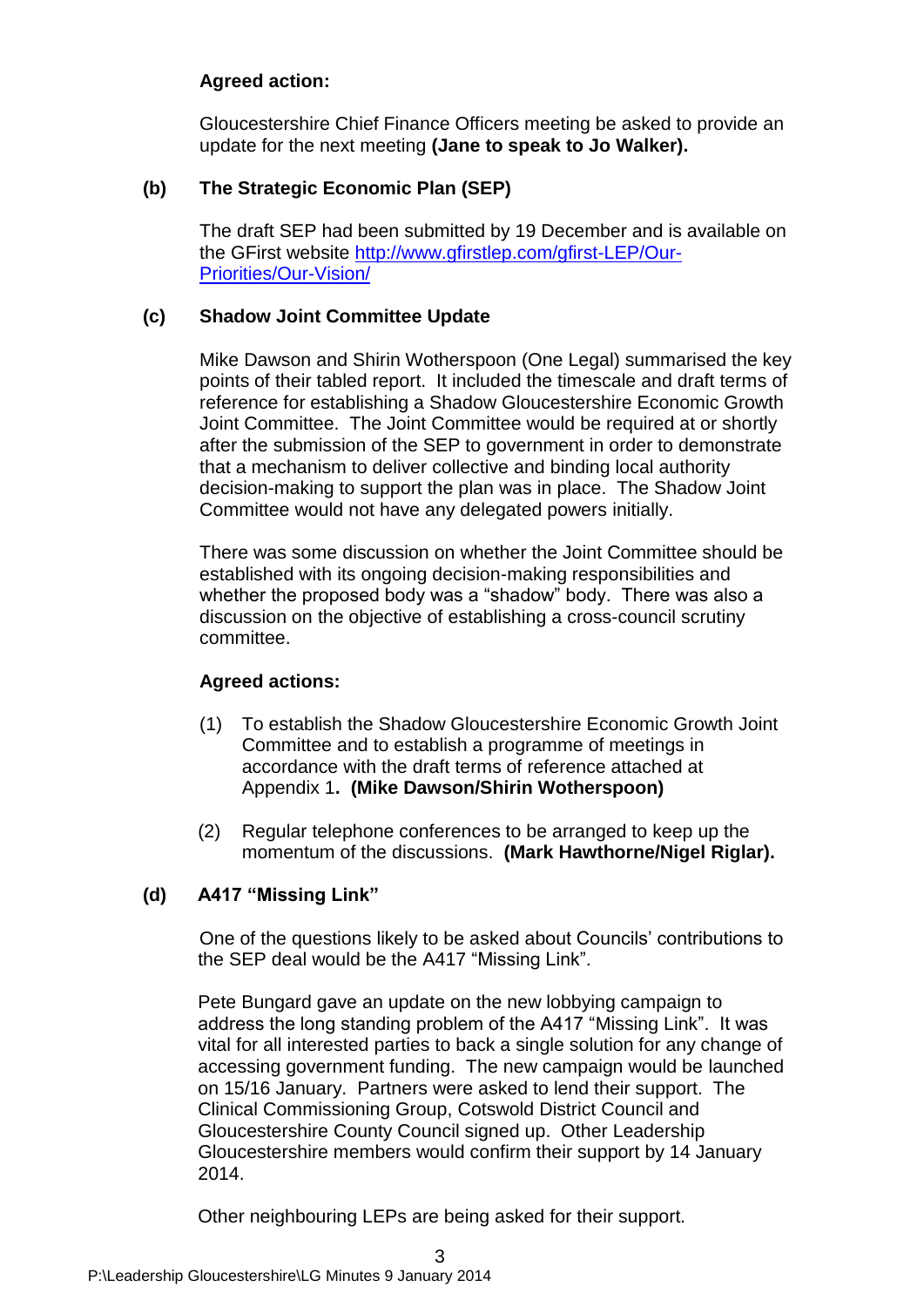#### **Agreed action:**

Leadership Gloucestershire members to confirm their support for the A417 "Missing Link" campaign by 14 January 2014. **(All).**

#### **(e) Strategic Infrastructure Fund**

This was previously the European Social Fund. Shared Intelligence have been commissioned to redraft the SIF. Their critique is that it is not sufficiently precise. The links to the SEP also need to be stronger.

#### **4. Progress Reports**

#### **(a) Countywide Strategic Planning Issues Group**

Paul James suggested that Leadership Gloucestershire may wish to reflect on the role of the group in the light of the proposal to set up the Shadow Joint Committee and how it is supported.

#### **(b) Health and Wellbeing Board**

Mark Hawthorne reported back on the November 2013 meeting. There have been a number of changes to the governance arrangements, including all party membership from GCC and the inclusion of the Police and Crime Commissioner. He also confirmed that he was stepping down from the Board. Helen Miller confirmed that the new Chair would be appointed at the meeting on 21 January 2014.

Mary Hutton referred to the CCG's current consultation on "Joining Up Your Care". Mary would make a presentation at the next meeting. **(Jane to note for the agenda).**

#### **(c) GCC Local Government Reorganisation Task Group**

The County Council's Overview and Scrutiny Management Committee had set up a task group to look into the feasibility of unitary local government in Gloucestershire. The Group met with the district councils on 18 December and again on 8 January 2014. The Group had concluded that as there was no consensus the issue would not be pursued at this time. They are still interested in encouraging shared services/joint working and would be keen to understand how Leadership Gloucestershire drives this work.

#### **5. Dates of Next Meetings**

Thursday 27 February 2014, 10.00 am – 12 noon

## **Key Messages**

**Strategic Economic Plan** – the draft was submitted to government on 19 December. The Local Government Workstream Action Plan was endorsed, including the establishment of a Gloucestershire Economic Growth Shadow Joint Committee.